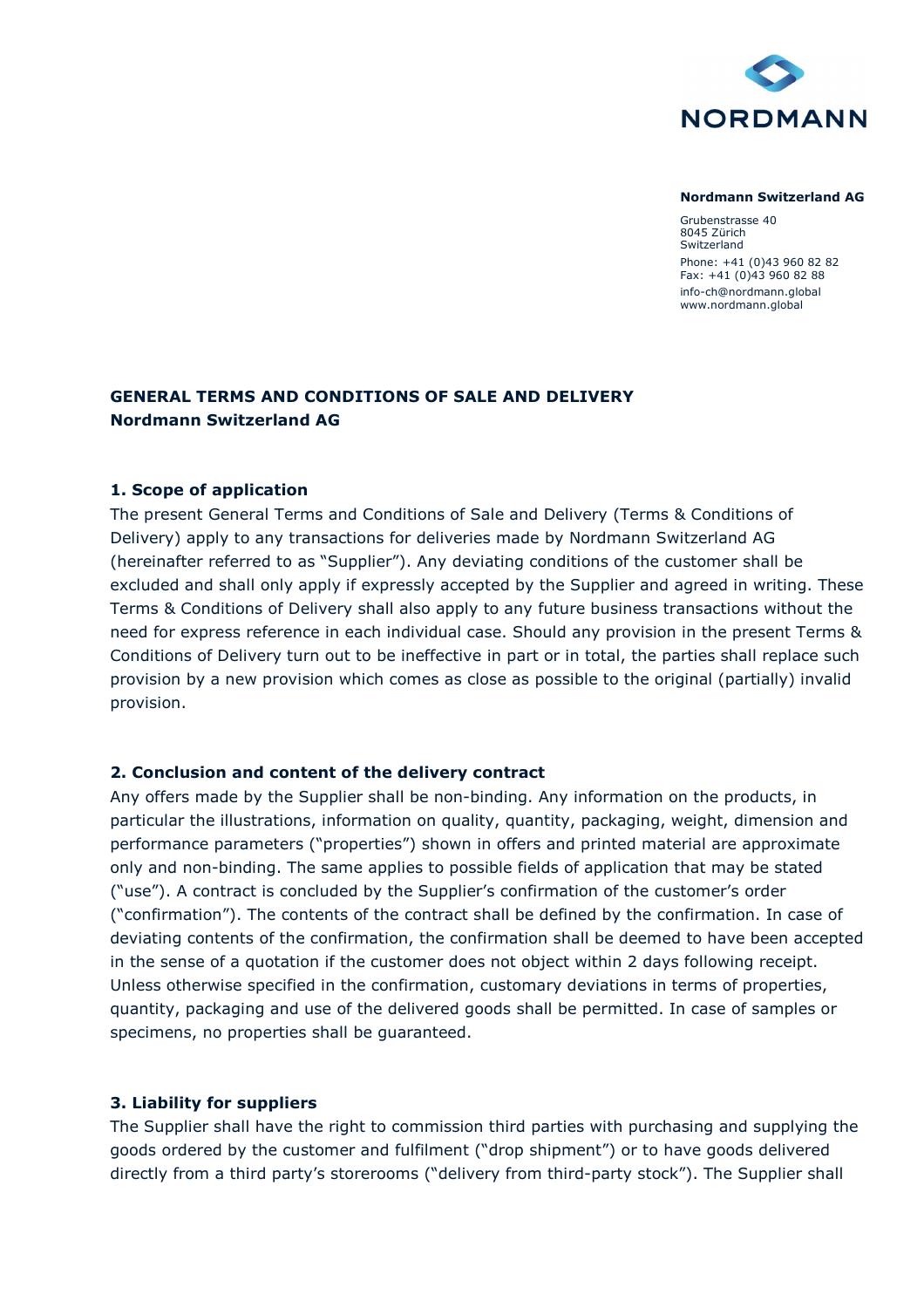

not be liable for faulty deliveries or non-delivery on the part of its suppliers if the Supplier has done everything that can be reasonably expected to fulfil the contract.

## **4. Delivery and term of delivery**

Only the terms and dates of delivery stated in the Supplier's confirmation shall be binding. Partial deliveries shall be permitted unless otherwise agreed. If a customer is in default with a liability or if it can be assumed that a customer will not be able to pay, the Supplier shall have the right to retain deliveries until payment has been made. This shall not affect any other claims of the Supplier. In case of deliveries made within 24 hours, special deliveries within 72 hours, a shorter term of delivery than originally agreed or in case of fixed date transactions the Supplier may demand a surcharge ("delivery date surcharge"). In case of delayed delivery, the Supplier shall notify the customer without delay. The customer shall grant an appropriate period of grace for delivery. Any claims for compensation on the part of the customer and termination of the contract on account of delayed delivery shall be excluded in case of delays not exceeding 5 working days. The damage caused by delay to be compensated by the Supplier shall be restricted to 0.5% of the value of the delayed delivery or partial delivery for each complete week but must not exceed 5% of the value of the delayed (partial) delivery. The Supplier shall not be liable for damage caused by force majeure. This includes, among others, operational shutdown, delayed transport, measures taken in case of industrial action, in particular strike and lock-out, as well as delays and faulty deliveries in case of drop shipments and deliveries from third-party stock. In case of impediments to performance for which the Supplier is not responsible delivery may be deferred by the period of the duration of the impediment plus a reasonable response time. If the impediment for which the Supplier is not responsible is permanent, the Supplier shall have the right to withdraw from the contract in part or in total. In such cases, the customer shall not be entitled to claims for damages. In such cases, any down payment shall be refunded to the customer.

#### **5. Prices and payment**

Prices shall include standard packaging and exclude any statutory value added tax. All transactions shall be based on the freight, insurance, customs and tax rates ("duties") applicable at the time the order is placed. Any changes to the duties shall be borne by the customer. Prices shall be ex works. Invoices shall be paid no later than 30 days following the date of invoice, unless other payment terms are stated in the confirmation, and without any deductions. Observance of the deadline shall be defined by the time of receipt of payment. Setoff with counterclaims shall not be permitted. The due date shall also be the expiry date. As of the due date, interest on arrears at the statutory rate as well as default charges shall become due without any notice of default being required. The claim to further damages caused by delay, withdrawal from the contract and further indemnification claims shall be reserved. The Supplier shall have the right to have collection carried out by a third party at the customer's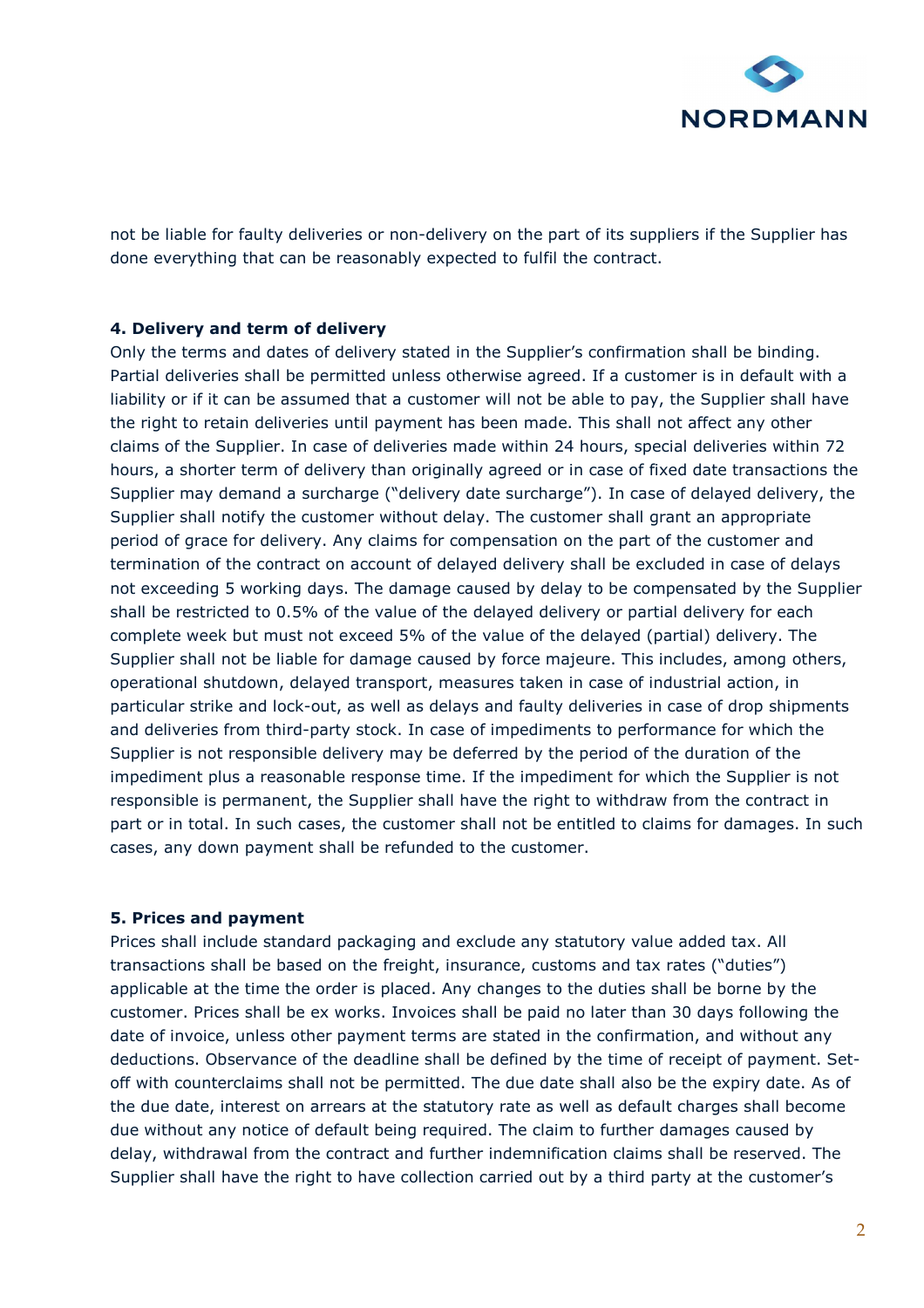

expense. Any complaints regarding invoices shall be submitted in writing within 8 days following receipt of the invoice; otherwise invoices shall be deemed to have been accepted. The Supplier does not take back any packaging included in the purchase price. Packaging provided on loan must be returned, freight paid, immediately after unloading, but no later than within 30 days, either to the Supplier or to the Supplier's supplier as specified by the Supplier. In case of delays, the Supplier will charge the customer for the packaging provided on loan.

## **6. Reservation of title**

All goods shall remain the Supplier's property until receipt of payment ("goods subject to reservation of title"). The Supplier shall have the right to enter any goods that are subject to reservation of title in the register of reservation of title. Goods subject to reservation of title shall be kept by the customer free of charge in an appropriate manner, separated from other goods and identified as property of the Supplier. Upon the request, the customer shall enable inventory control at all times. The customer shall notify the Supplier without delay and in full detail of any impending attachment or other infringements of the Supplier's rights. If the goods subject to reservation of title are combined, mixed or processed with goods of other origin to create a new object or a mixed stock, the Supplier shall acquire co-ownership at the ratio of the invoice value of the goods subject to the reservation of title at the time of delivery to the value of the other processed and/or combined goods. The co-owned share shall be deemed to be goods subject to reservation of title.

#### **7. Warranty and liability**

Delivered goods must be inspected by the customer immediately upon receipt. Delivery shall be deemed to have been accepted unless the Supplier receives a written notice of defects including a justification and evidence within 3 days following receipt of the goods at their destination or, in case of hidden defects, immediately following discovery of the defect. The Supplier shall have the right to inspect the goods if a notice of defects has been issued. Rejected goods may only be returned with the Supplier's consent. In case of justified and timely notice of defects, the Supplier shall remedy the defect at its own discretion either by rectification or by delivering a replacement. In case of failure of the remediation or replacement, the customer may demand reduction of the purchase price or withdraw from the contract. In case of minor defects for which the Supplier is not responsible, the customer shall have no right of withdrawal. Any warranty claims and claims for compensation of the customer shall be barred 12 months following delivery. Any other warranty or liability, in particular in case of indirect and consequential damage such as loss of profit, savings not achieved or third-party claims, in particular those caused by the Supplier's agents, employees or auxiliary persons, shall be excluded as far as permitted. Any agreements between the customer and its purchasers beyond the warranty claims agreed herein shall not affect the Supplier. The Supplier shall be liable for damage caused by the Supplier with intent or by gross negligence as well as for culpable